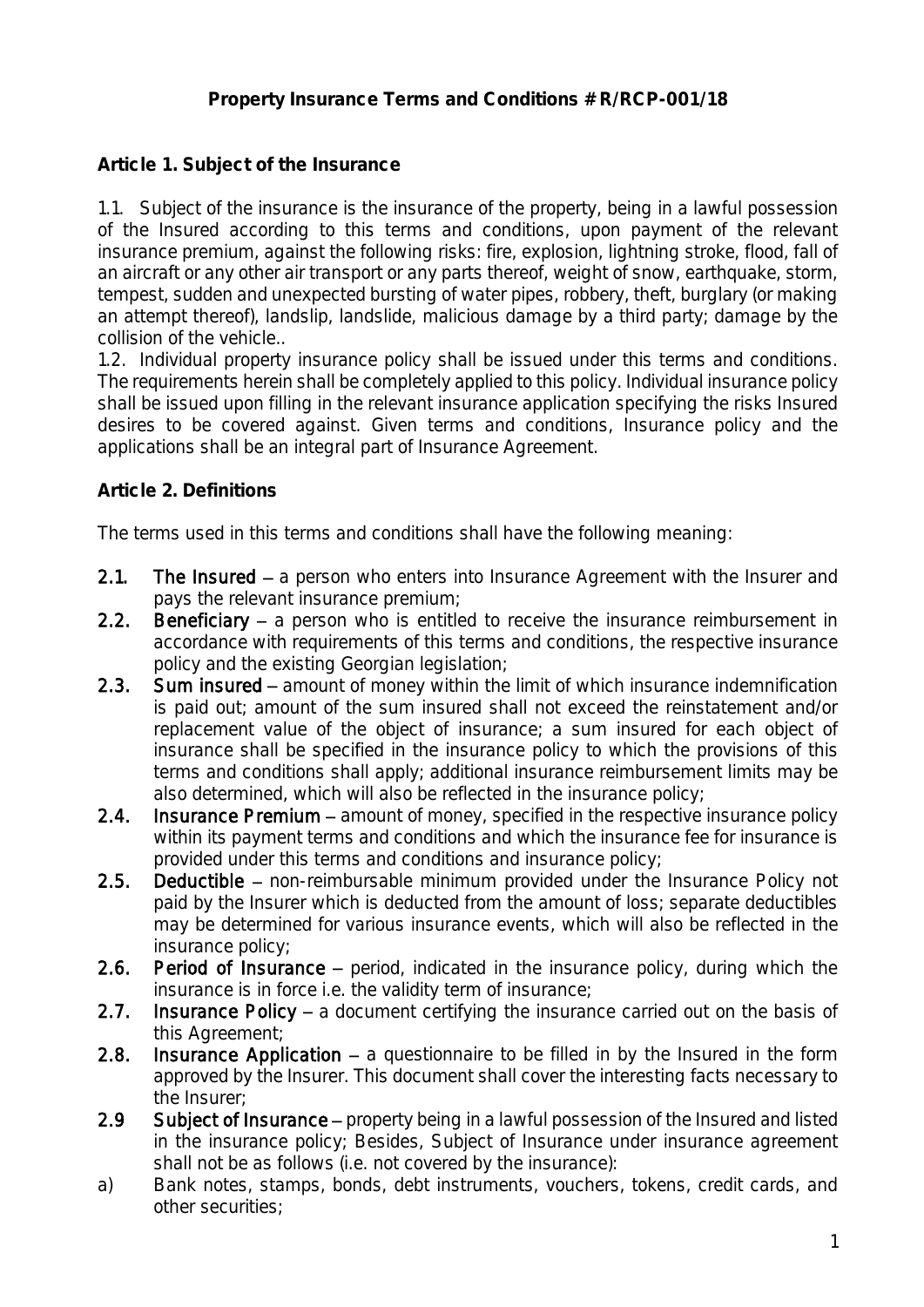- b) Precious metals and precious metalwork, jewels;<br>c) Manuscripts, plans, drawings, specimens;
- c) Manuscripts, plans, drawings, specimens;<br>d) Computer and similar systems IT and s
- Computer and similar systems IT and software (magnetic tape, magnetic disc, memory package etc.) and other data carriers;
- e) Mining risks/underground mines;
- f) Living creatures and/or plants;
- g) Oil Chemical risks, except petrol stations;<br>h) Transmission and Distribution lines:
- h) Transmission and Distribution lines;<br>i) Manufacture/production/storage/bre
- Manufacture/production/storage/breaking down/supply of fireworks, ammunition and explosives and chemical or gases in a compressed or liquefied form;
- j) Goods stocked for the period exceeding one year from the date of their purchase, if controversial is not defined by the insurance policy.
- k) Vehicles including for road use, railway locomotives, rolling stock, watercraft, aircraft and etc.
- Spacecraft including satellites;
- 2.10. Fire damage of property caused directly by open flame followed by burning after it was speared on a place other than that meant for fire or spontaneously passed beyond such place;
- 2.11. Explosion  $-$  sudden and collapsing air/gas or steam pressure intense outburst, rapid chemical reaction of an instable system;
- 2.12. Lightning stroke -damage caused directly to insured property caused by the lightning stroke.
- 2.13. Fall of an aircraft or other air transport or any parts thereof  $-$  fall of an aircraft or other air transport or any things from this transport causing damages to or destroying the insured property;
- 2.14. Earthquake  $-$  damaging or destroving the property caused directly due to the registered earthquake;
- 2.15. Storm, tempest damaging or destroying the property due to the storm or tempest;
- 2.16. Flood the entry of water into the premises insured, due to the inundation of land not usually covered by water and caused:
- a. due to the extraordinary high tide of sea;
- b. due to the typhoon, cyclone or windstorm;
- c. due to the bursting or overflowing of rivers, reservoirs, canals and similar constructions.
- 2.17. Sudden and unexpected bursting of water pipe systems -Damages caused by failure of the water pipes, pipeline, water stoppers, water units and fire extinguishing systems, damages caused by flood and seepage, except the cases, when the damage is caused by repairing of water pipes, pipelines, stoppers, units and fire extinguishing systems;
- 2.18. Robbery, theft, burglary (attempt thereof)  $-$  hidden or overt capture of the insured object or attempt thereof for the purpose of misappropriation of it, committed by unlawful entry into building, except the cases, when there was a preliminary collusion between any employee of the Insured (beneficiary) or the person being on the insured object and a criminal; Besides, according to the terms of insurance agreement, insurance does not cover such events of theft (even if the criminal action is brought under the article of theft), if according to the appropriate and adequate evidences the entry into and exit from the insured object of criminals is not confirmed and the insured property has just disappeared;
- 2.19. Landslip, landslide and weight of snow  $-$  damages directly caused by landslip, landslide and weight of snow;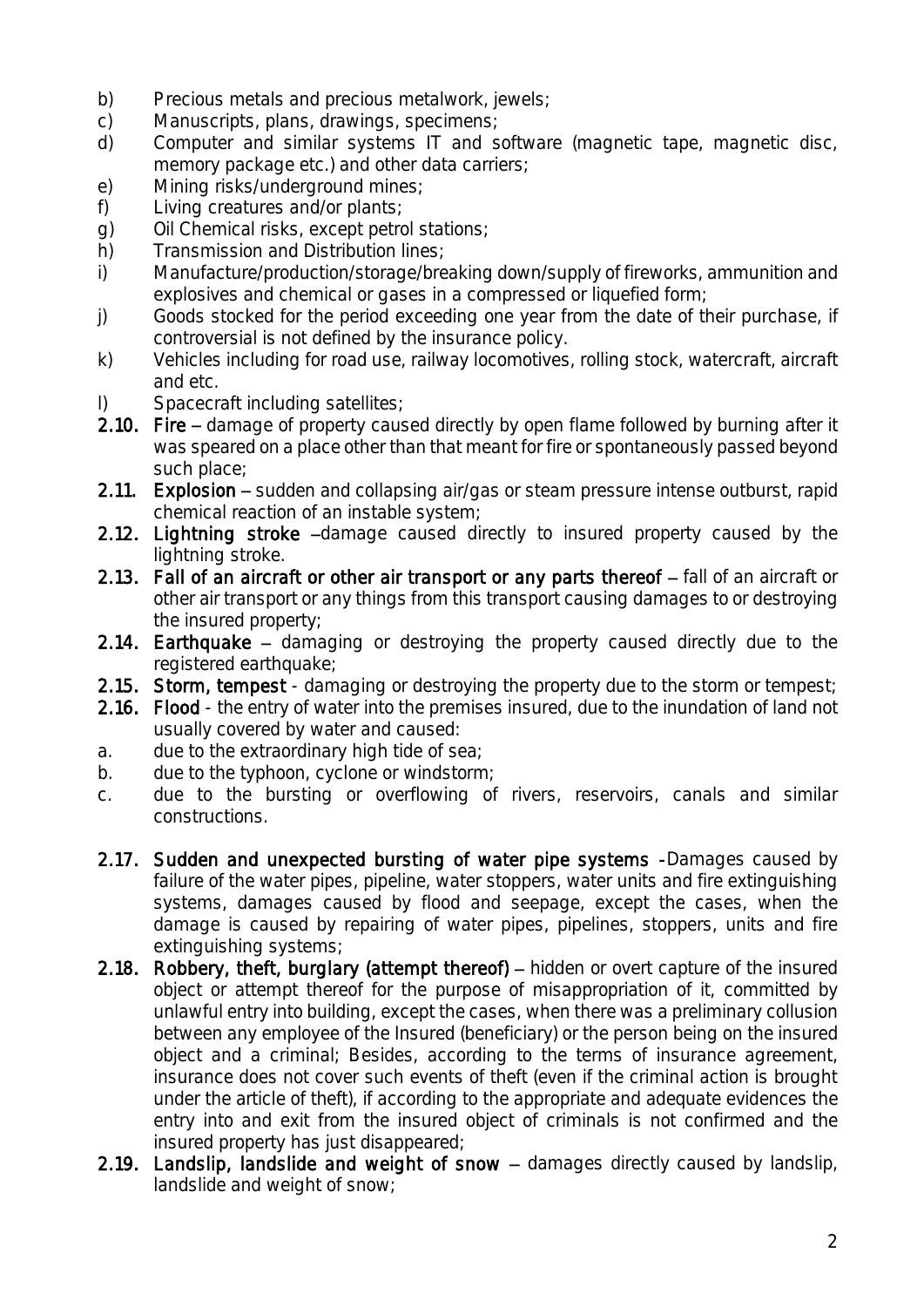- 2.20. Malicious damage by a third party  $-$  results of illegitimate actions deliberately committed by a third person (persons) except the cases defined as exclusions under this terms and conditions;
- 2.21. Damage caused by the collision of the vehicle  $-$  damage incurred to the insured property as a result of the collision of any type of transport mean on insured property;
- 2.22. Earned insurance premium  $-$  amount of premium by particular date within the insurance period which is proportional to the period of time elapsed since the beginning of the insurance period till such date;
- 2.23. Unearned insurance premium  $-$  amount of premium by particular date within the insurance period which is proportional to the period of time left until the expiration of insurance period.
- 2.24. Objects, subject to State fire supervision and/or civilian security category (hereinafter - Object) - Objects defined by the Law of Georgia on Civil Security, the list of which is determined by the same law and by the resolution of the Government of Georgia;

The terms other than given above used in the present terms and conditions shall have their common meanings. In addition, if the definition of the terms used in the terms and conditions is obscure, among the various interpretations the preference shall be given to the legal definition, in case such definition is provided for under the existing legislation of Georgia.

**Article 3. Insured event and Exclusions**

- 3.1 Insured event includes damaging or destroying the insured property caused solely by the occurrence of insured risks, provided by insurance policy.
- 3.2 Insurance shall be provided only against the risks indicated in this terms and conditions; Besides, Insurer shall not be liable for the damages caused by:
- a) Ionized radiation, radioactive contamination by thermonuclear fuel or any nuclear wastes, radioactive, toxic, explosive or any nuclear substance containing gas;
- b) Land works, building restoration works;
- c) Mass riots, terrorism or any manifestation of terrorism, invasion direct or indirect hostilities, specific, emergency, military states declared by the government, civil war, armed conflicts, weapons employing atomic fission or fusion, lockouts, manifestations, civil commotions or any other similar reasons;
- d) Moth, bacteria, parasites, decaying, deterioration, erosion, corrosion, rusting, innate defect, extremes or change in temperature or humidity, fermentation, evaporation, change in flavor, loss of weight, natural heating or drying, faulty and/or inappropriate design and/or projecting, use of defective materials, other natural features of the assets;
- e) Deliberate or illegitimate actions of the Insured (beneficiary) or their representatives;
- f) Risks other than those specified in the insurance policy;
- g) Non-presence of the insured assets on the direct destination territory (insured territory);
- h) No serviceable condition of fire extinguishing systems (if the existence of such is indicated in respective application);
- i) No serviceable condition of security (alarm) systems (if the existence of such is indicated in respective application);
- j) Inappropriate, improper packaging and location of hazardous wastes;
- k) Circumstances which rise the probability of the occurrence of the insured risk, is known to the Insured or his/her representatives and failed to immediately notify the Insurer about such circumstances in writing within 2 (two) working days or has submitted to the Insurer false or incomplete information;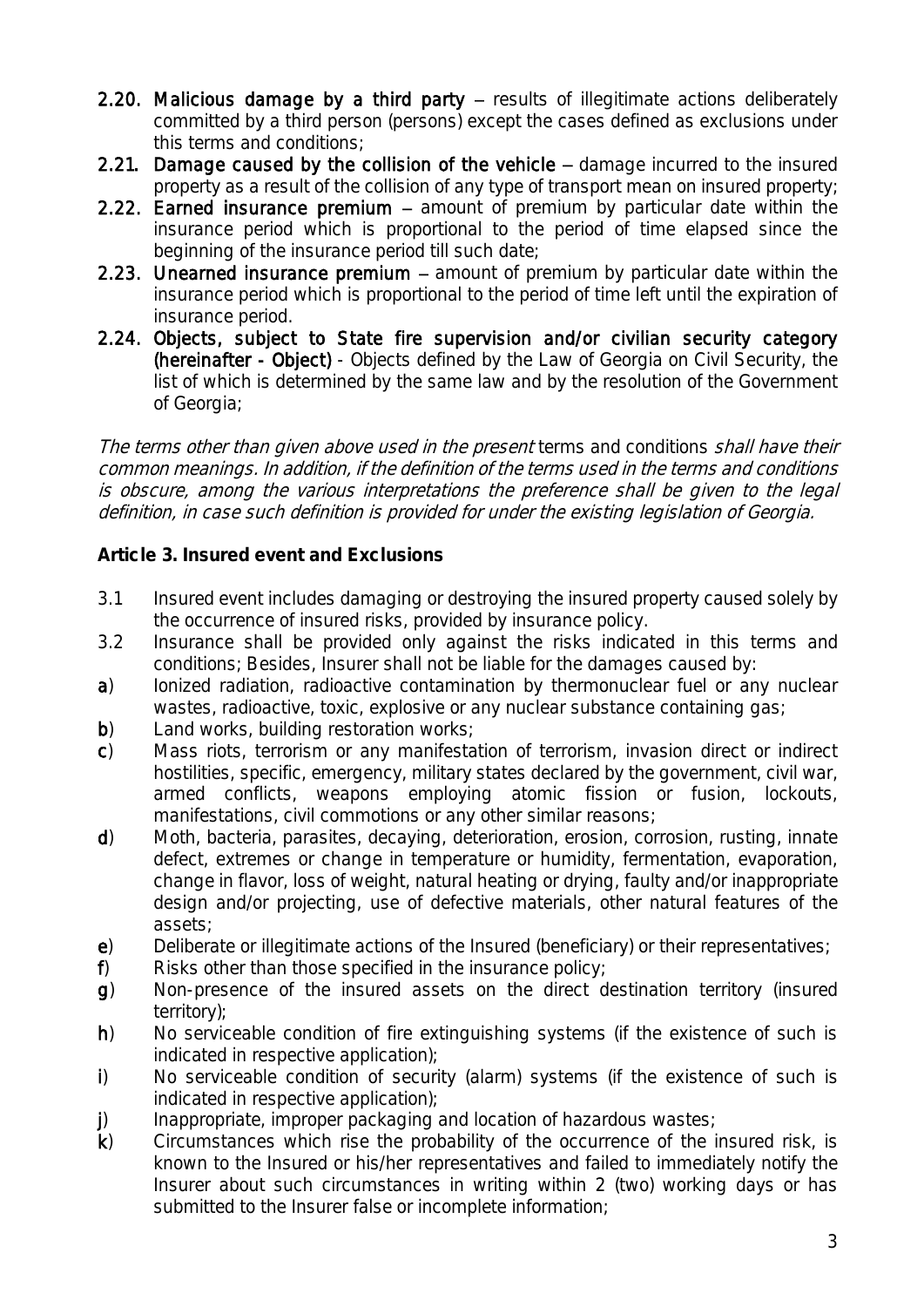- I) Insurance agreement shall not cover any damages to electrical equipment or machinery where the damage is caused directly or indirectly by short circuit or alternating current; this exclusion does not apply to the damage of other property if it is damaged by fire caused by a short circuit;
- m) Pressure waves generated when flying at sound or ultrasound speed by airplanes or other air transport;
- n) Basic changes in insurance risk if the Insurer is not informed about such changes. The changes shall be considered as basic, (but not limited) if they concern the information demanded by respective application;
- o) Mysterious disappearance of the property;
- p) Conditions, defined by existing Georgian legislation and current terms and conditions, which entitle the Insurer to refuse the issuance of insurance reimbursement.
- q) Confiscation including nationalization, seizure, requisition, expropriation, destruction of property by order of public authorities;
- r) Nuclear reaction including nuclear radiation or contamination
- s) Dishonesty including acts of fraud, blackmail, extortion;
- t) Directly or indirectly caused by the failure of the Insured and/or the owner / holder of the property to arrange the provisions/recommendations/other measures in accordance with the law within the established timeframe, if at the moment of event the subject of Insurance is an Object or is placed in it.
- u) Maintenance including costs for normal upkeep is also excluded.

**Article 4. Rights and Responsibilities of Parties**

- **4.1 The Insured shall:**
- 4.1.1. Strictly follow provisions of this terms and conditions as well as the insurance policy and dully fulfill obligations stipulated thereby;
- 4.1.2. Submit all necessary information to the Insurer required to conclude the insurance agreement;
- 4.1.3. Pay insurance premium in fully and in a timely manner;
- 4.1.4. In case of changes in the data presented by the Insured to Insurer in order to enter into insurance agreement and/or carry out certain insurance (for example: property alienation or change of a beneficiary, insurance risk increase, insured sum increase etc.) send a written notice to the Insurer to that effect at least within 2 (two) business days from the moment of receipt of notice on such amendments;
- 4.1.5. call the Insurer's Call Center specified in the Insurance Policy to report about the insured event within at least 24 hours from the occurrence of the insured event, and send a written notice to the Insurer in connection with the occurrence of the insured event within 2 (two) business days;
- 4.1.6. Undertake any reasonable possible measures to survive the subject of insurance and to maximally reduce damages; however, without consent of the Insurer in no case shall the Insured recover/repair damaged/destructed property;
- 4.1.7. Within the scope of its citizen's reasonable capabilities and authority keep the situation on the scene of accident till appearance of the Insurer's representative;
- 4.1.8. Render assistance to the Insurer and take part in investigation, identification and fair assessment of causes provoking occurrence of the insured event, as well as circumstances of occurrence, results thereof and full volume of loss inflicted and shall not act against the Insurer's interests:
- 4.1.9. Forthwith inform the Insurer on any record, notice or correspondence received regarding the insured event;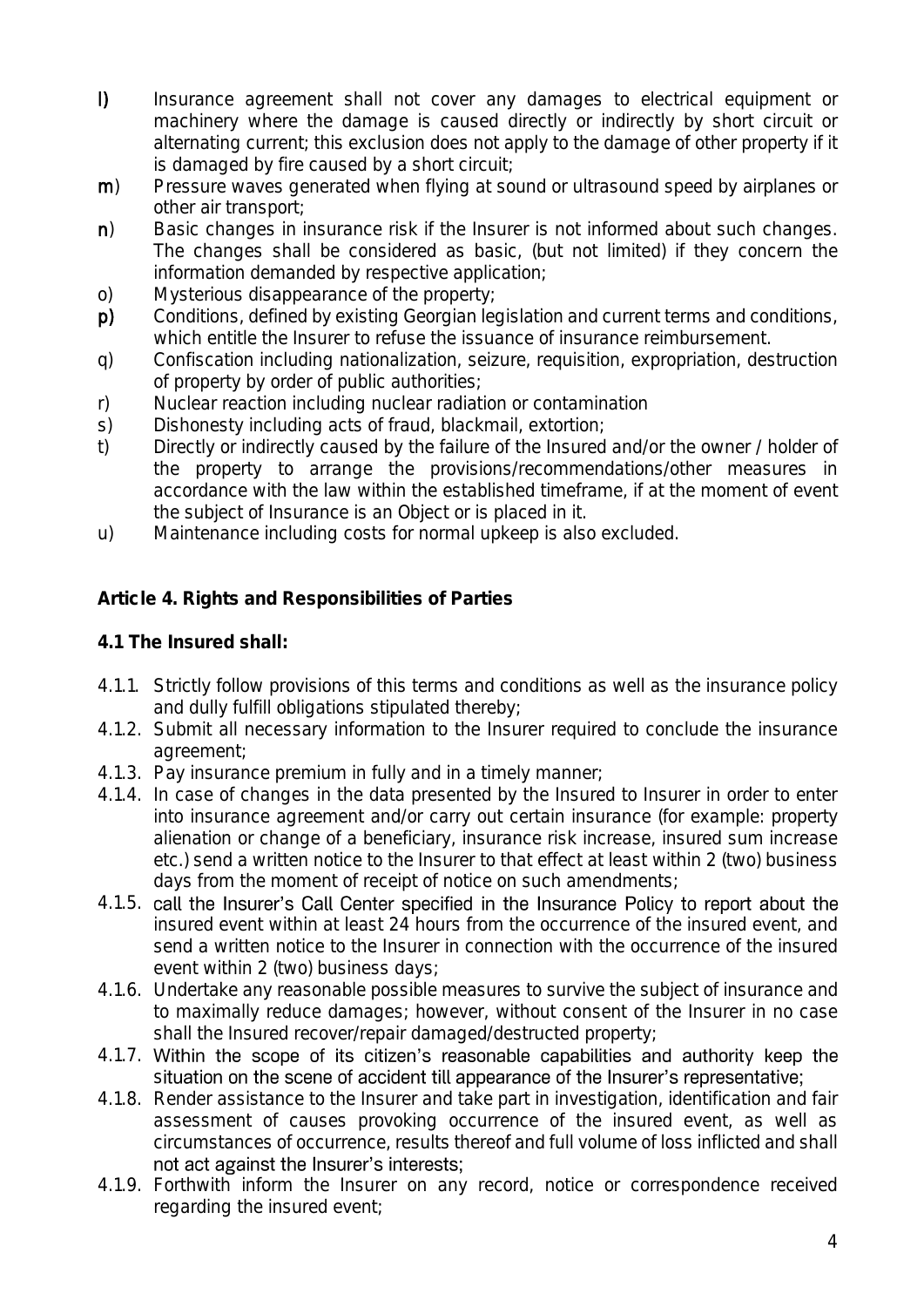- 4.1.10. Within the scope of his/her authorities and capabilities, assist the Insurer to exercise the right of recourse (subrogation);
- 4.1.11. Make all reasonable efforts to provide safety to the insured property;
- 4.1.12. Give full freedom to the Insurer to examine conditions of the insured property at any time at Insurer's discretion:
- 4.1.13. Closely meet the requirements of provisions herein and furnish the Insurer with all the information and documents that may serve as a basis for payment of the insurance reimbursement;
- 4.1.14. Immediately notify competent bodies on the occurrence of the insured event;
- 4.1.15. Upon the occurrence of the insured event present to the Insurer, documentation listed below:
- a) Application on insured event in compliance with clause 4.1.5 of Article 4 and a claim for compensation;
- b) Original Insurance Policy;
- c) Original official documentation, issued by an appropriate state authorities (certified by an authorized person's signature and seal) confirming the occurrence of insured event and specifying: place and date of event, cause, person (persons) in charge of the event occurrence, as well as other circumstances as may be important for the case;
- d) If the insured event is caused by action of the third party and the identity of such person is known, information on such third party must be provided to the Insurer, in particular, full name, address, phone number;
- e) Documents confirming the bringing of an action of criminal case for the events, caused by the risks insured (except for indicated in articles 2.12; 2.14-2.16 and 2.19.); as well as documents confirming the results of the investigatory activities already carried out;
- $f$ ) Where the insured property is not owned by the Insured (beneficiary) written notice of the owner on granting to the beneficiary the authority to receive the insurance compensation.

# 4.2. The Insurer shall:

- 4.2.1. Provide the Insured with insurance policy confirming the executed insurance and provide the Insured with the application form required for the execution of the insurance;
- 4.2.2. Receive the Insured's application on occurrence of insured event for consideration;
- 4.2.3. Draw up an insurance Act on the insured event;
- 4.2.4. Pay out the insurance indemnification within 30 (thirty) calendar days upon the signature by the parties of the Insurance Act drawn up on the basis of the receipt of all the documents required for indemnification according to the procedure and terms and conditions provided hereunder and within 2 (two) calendar months upon the signature by the parties of the Insurance Act where the insured event occurs due to theft, robbery, burglary (attempt thereof); malicious damage caused by third party (parties);
- 4.2.5. Perform the duties herein with due diligence.

# 4.3. The Insured shall be authorized to:

- 4.3.1. Request the insurance policy confirming the executed insurance;
- 4.3.2. Upon occurrence of the insured event, take part in the investigation of the causes, extent of damage and any other data in respect of it;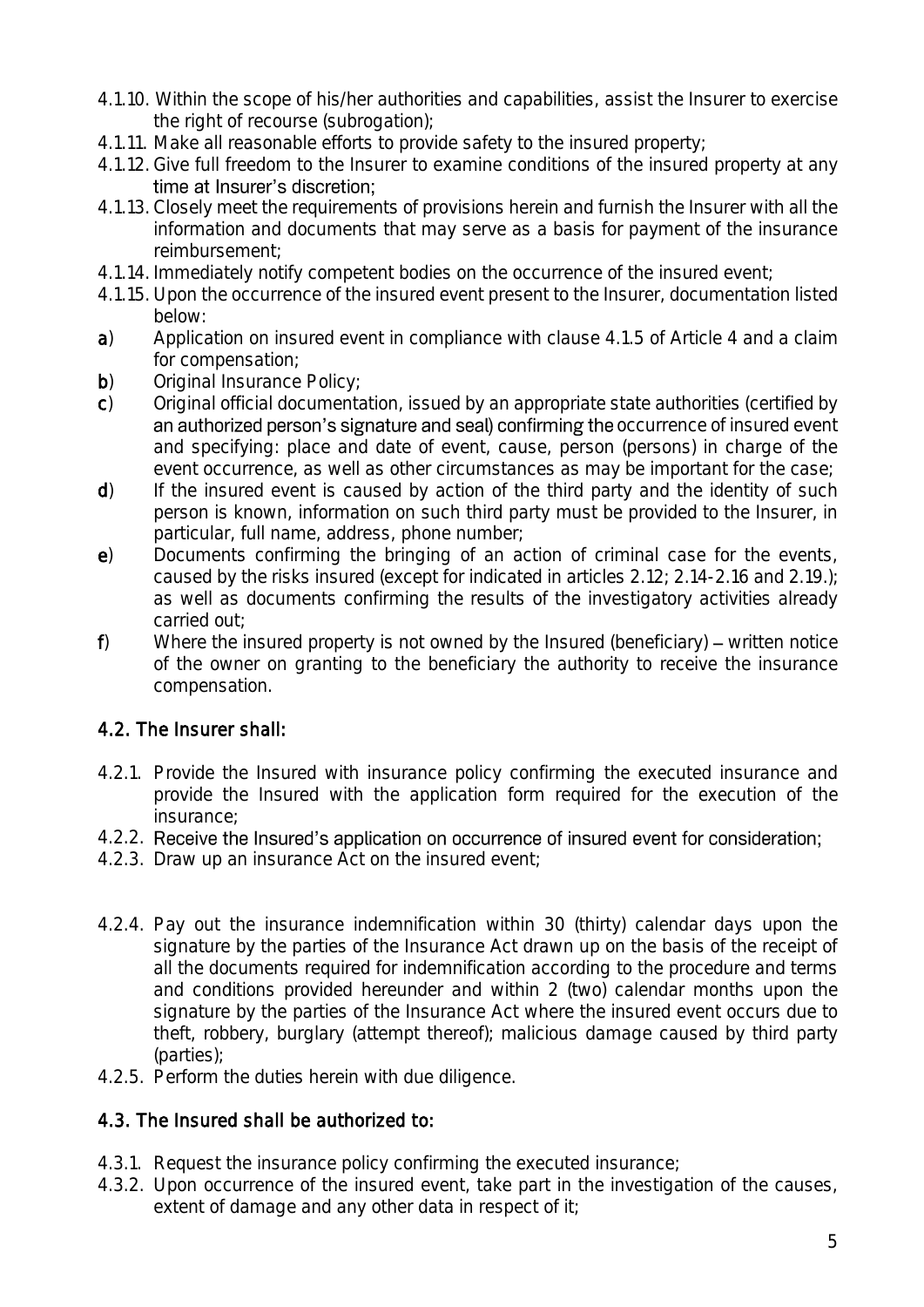4.3.3. In case of confirming the occurrence of the insured event, request for the Insurer in a manner and in an amount as provided by this terms and conditions and insurance policy.

## 4.4. The Insurer shall be authorized to:

- 4.4.1. Survey the property to be insured and examine fire engineering conditions thereof before conclusion of insurance agreement;
- 4.4.2. Exercise control over the fulfillment of the terms and conditions as well as the requirements of this terms and conditions and insurance policy by the Insured;
- 4.4.3. Terminate the insurance agreement if exploitation conditions of the property have been changed;
- 4.4.4. Unilaterally terminate the insurance agreement (policy) and send a written notice to the Insured, if the information and facts specified in the application is inaccurate and/or false;
- 4.4.5 Send the relevant questions regarding the significant facts for the insurance to competent authorities;
- 4.4.6. Upon occurrence of the insured event, request any information and documentation defined by this Agreement from the Insured which may be considered by the Insurer as being of importance for the objective assessment of the insured event;
- 4.4.7. Survey and photograph the damaged property of the Insured;
- 4.4.8. Calculate (draw up an estimate of) the reinstatement (replacement) cost of the damaged (destroyed) property;
- 4.4.9. Request from the Insured to transfer to the Insurer the ownership right for the property replaced by the Insurer due to the insurance event and where the insurance compensation is paid out for the property lost due to theft, robbery or burglary and the lost property is found  $-$  to transfer to the Insurer the ownership right for the found property;
- 4.4.10.Refuse compensation of damages where the Insured fails to fulfill the obligations under this terms and conditions as well as the Insurance Policy;
- 4.4.11. If after the loss reimbursement it is cleared out that the insured event was caused by a third party's action, the Insurer is entitled to use the right of recourse (subrogation) and claim the amount of already paid insurance reimbursement;
- 4.4.12 To postpone the decision to pay out the insurance indemnification in case when in relation to the fact of occurrence of the insured event the criminal proceedings are instituted against Insured, (Beneficiary) or his/her authorized representative;
- 4.4.13.Consider the insurance agreement complete in the part of the respective property insurance where the insurance compensation is fully paid before the expiration of the insurance period due to complete destroy or loss of the insured property or part thereof;
- 4.4.14.Refuse to pay the compensation where the Insured (beneficiary) caused the occurrence of the insured event by gross negligence or deliberately;
- 4.4.15.Not to pay the amount exceeding the volume of actual loss, even if the sum insured exceeds the insured value for the time of occurrence of the insured event;
- 4.4.16.In case the Insured has the overdue premium payment for the moment of insurance reimbursement, the Insurer has the right to deduct such overdue amount from the reimbursement amount.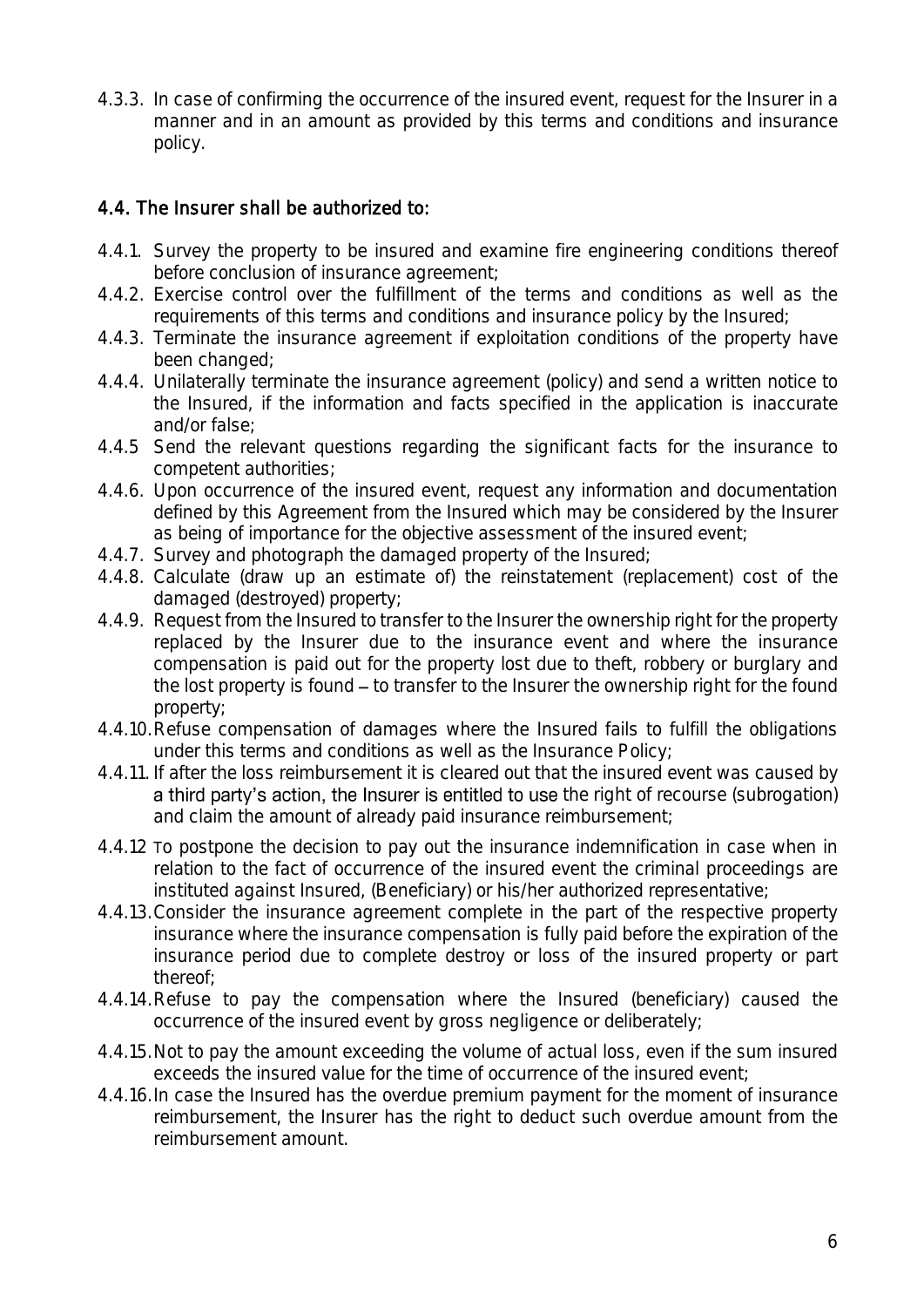**Article 5. Sum insured, insurance premium, deductible and insurance reimbursement/compensation**

- 5.1 The Sum insured shall be determined upon agreement between the Insured and the Insurer. This is a sum within the limit of which the insurance reimbursement is paid out; the amount of the sum insured shall not exceed the reinstatement and/or replacement value of the insured object; sum insured for each object of insurance shall be specified in the insurance policy to which the provisions and terms of this terms and conditions shall apply; additional insurance reimbursement limits may be also determined, which will be reflected in respective insurance policy as well.
- 5.2 The amount of the insurance premium to be paid by the Insured to the Insurer for each particular object, sum insured, Insurer's liability limits, insurance rates and the amount of unconditional deductible shall be determined by Insurance Policy on the basis of the data filled in the particular Insurance Application presented by the Insured.
- 5.3. Before making the first or single premium payment provided for under the Policy by the Insured, as well as the first premium payment or first/single insurance premium payment per each following year in case of multi-year policy, the Insurer shall be released from fulfillment of obligations.
- 5.4. In case of non-payment of the insurance premium on time i.e. by the date specified under the Insurance Policy, the Insurer shall set the additional two-week deadline for the Insured to pay the insurance premium. If after the expiration of the aforementioned deadline the insured event occurs and the payment still has not been performed, the Insurer shall be released from obligation to pay out the insurance indemnification. In addition, in case of non-payment of premium on time on the basis of one month prior written notification upon the ineffectual expiration of the aforementioned deadline the Insurer shall reserve the right to terminate the insurance agreement unilaterally.
- 5.5. The amount of the insurance reimbursement shall be defined as reinstatement or replacement value of the object insured within the scope of the sum insured excluding deductible and paid sums for previous events ( if any).
- 5.6. In case by the moment of occurrence of insured event the sum insured is less than the insured value (reinstatement or replacement value) of the insured property, the Insurer shall indemnify the loss pursuant to correlation of the sum insured and the reinstatement (replacement) value i.e. the damage to be paid out will be reduced in the proportion as the sum insured's proportion is to the reinstatement (replacement) value of the insured property. This condition is applicable to any single insured object.
- 5.7. In case of total loss (destruction), recovery cost of the Property (building) implies rebuilding and repair costs of the property (reinstatement value) and in the case of other property - its replacement by similar property (replacement value). Besides, both cases imply the rebuilding/reinstatement of the property in a condition, in which it was before the insured event, considering the degree of depreciation. In case of damage of the property - recovery of costs of relevant repair works (which means the reinstatement of the property as a result of repair works in a condition, in which it was before the insured event, considering the degree of depreciation). If the property reinstatement is complicated by any restricting act adopted by the state, the costs connected with such complication shall not be covered.
- 5.8. nsurer will indemnify the costs of removal of debris being carried out with the consent of Insurer and which means the removal of debris resulted from dismantling, demolishing, shoring up and propping portions of the lost, destroyed or damaged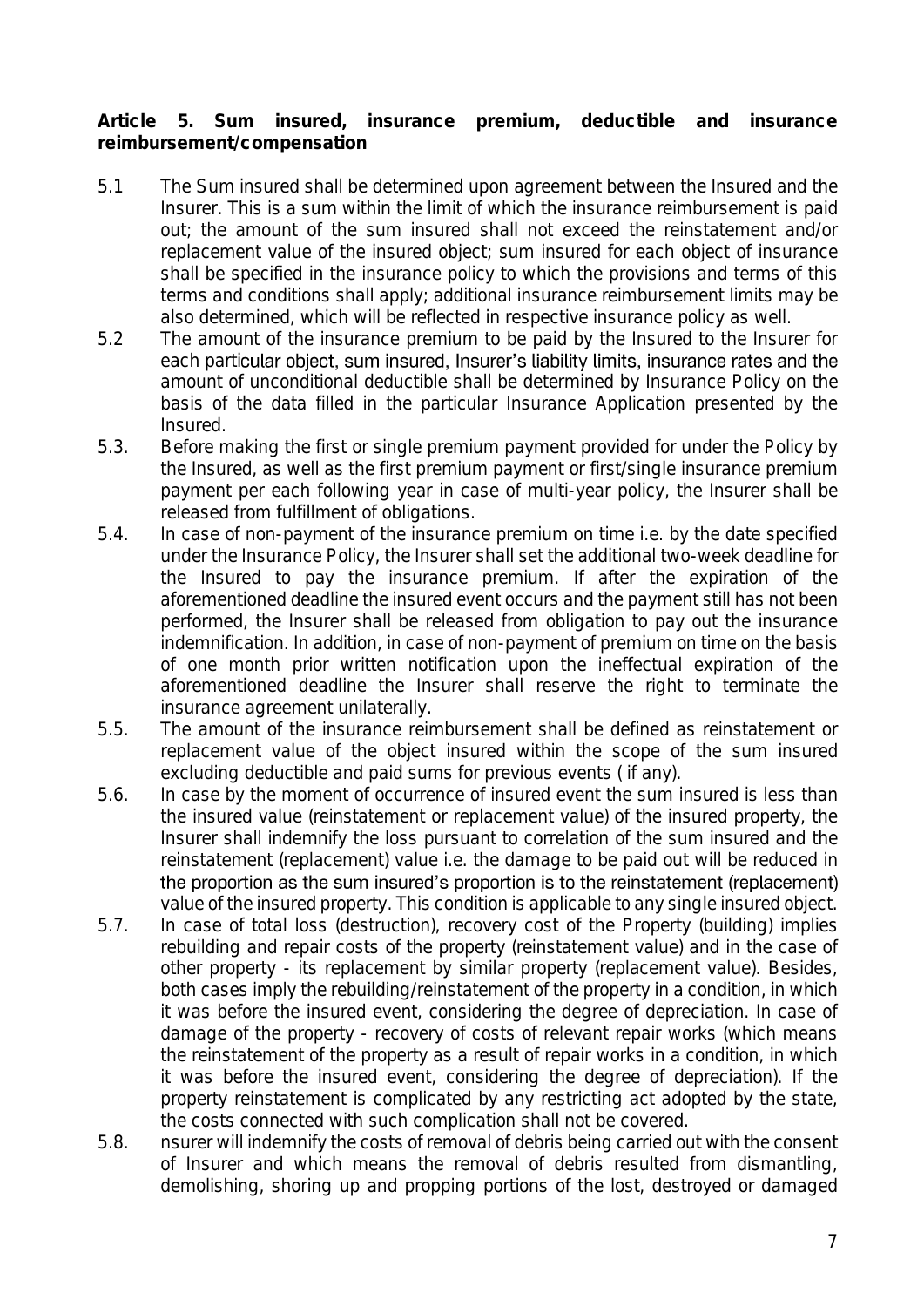property by insured risks - up to a limit of 10% of the Sum Insured, if such coverage is explicitly indicated in the relevant insurance policy.

- 5.9. Insurer will indemnify the reasonable cost of architects, surveyors and consulting engineers' fees following loss destruction or damage by any contingency hereby insured against up to a limit of 10% of the Sum Insured, if such coverage is explicitly indicated in the relevant insurance policy
- 5.10. The following is not included in the reinstatement cost of the object of insurance:
- a) Cost of works related to the reconstruction or re-equipment of the object insured, repair or replacement of separate parts, elements and facilities, deterioration or technical defect thereof;
- b) Maintenance and warranty servicing cost of the object.
- 5.11. The ground of insurance reimbursement is a report on insured event, prepared by the Insurer and signed by the Insurer and Insured as well, according to which the parties shall agree upon the final amount of the insurance indemnification, after which the insurance reimbursement will be transferred to the account indicated by the Insured (Beneficiary) within the term provided by this Agreement.
- 5.12. The volume of loss resulted from the insured event shall be estimated by a person (or entity) authorized by the Insurer.
- 5.13. If the Insurer and the Insured fail to come to an agreement in respect of the final volume of loss, the loss shall be estimated by an independent expert. The issue related to the costs for the loss estimation shall be settled in a following manner:
- If the assessment (examination) is carried out at the Insurer's will and initiative, the a) Insurer shall bear the costs of such the assessment (examination);
- b) if the assessment (examination) is carried out at the Insured's will and initiative, the Insured shall bear the costs of such the assessment (examination);
- c) If the assessment (examination) is carried out both at the Insurer's and the Insured's joint decision and joint initiative, payment of expenses of such assessment (examination) shall be distributed among the Insurer and the Insured.
- 5.14. After the payment of insurance reimbursement, the sum insured reduces by the paid amount.
- 5.15. In case of total loos of the property, the amount to be reimbursed by the Insurer shall be reduced by the remained insurance premium amount (if such exists) for the remained insurance period to be paid to the Insurer by the Insured.
- 5.16. If the insured interest covered under this terms and conditions and a insurance policy is insured simultaneously at several insurers, the Insured shall inform the Insurer on such insurance and specify the names of the other insurers and the sum insured in the respective written notification. In this case, i.e. if it is proved that the insured interest is covered against one and the same risks with several insurers and the total amount of the insurance indemnification exceeds the market value, the insurers shall be jointly liable to pay the sum provided under the relevant insurance agreement (Insurance Policy), but the Insured shall have no right to get the sum that exceeds the real loss in total.
- 5.17 If the number of the object to be insured is increased, the sum insured and the insurance premium will also be proportionally increased and it shall be specified in the respective insurance policy in the form of the addendum. For the added objects of insurance, the insurance shall take effect only after the increased insurance premium is fully paid.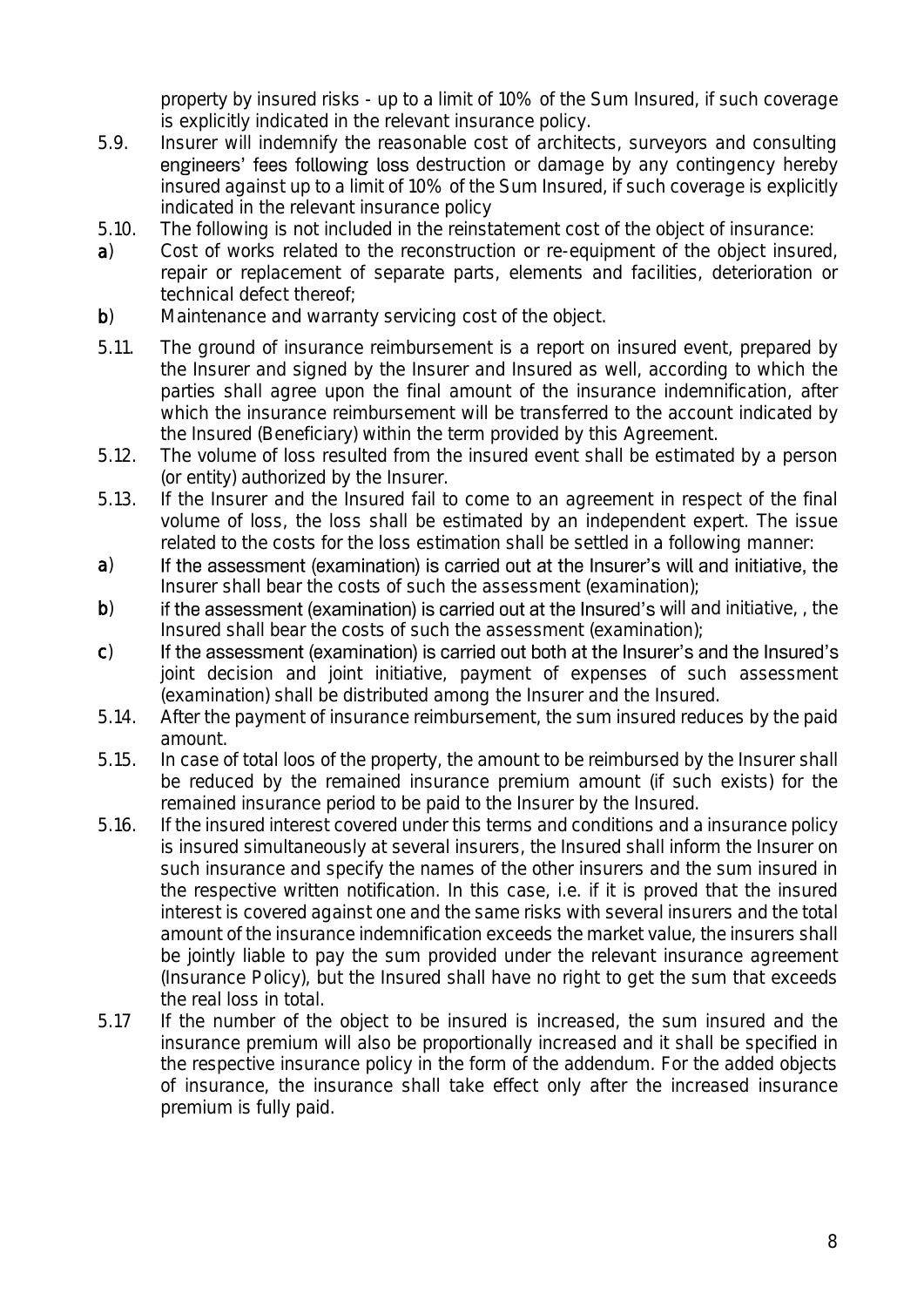### **Article 6. Stillage Warranty regarding stock insurance**

6.1. In case of stock insurance, if the risks defined by article 2.16.and 2.17 are covered by the insurance policy, only such stock will be deemed insured against these risks, which are stored on racks shelves or stillages not less than 15 centimeters above the floor level.

### **Article 7. Recourse (subrogation)**

- 7.1. The right of recourse (subrogation) to the loss inflicted to the responsible person within the limit if the paid compensation shall be transferred to the Insurer who paid the insurance indemnification. The Insured shall transfer all the available documents, in original or duly certified, required to use the right of subrogation.
- 7.2. Waiver of the claims and rights which ensure fulfillment of requirements of the person responsible for loss, as well as refusal to the Insurer to transfer all the documents required as recourse by the latter, shall release the Insurer from payment of the insurance indemnification, and if the insurance indemnification has been paid already, the Insurer shall be entitled to recover the sum paid.

### **Article 8. Disputes and Damages**

- 8.1 Any dispute arising between the Parties shall be settled by agreement of the Parties and if the Parties fail to reach such agreement, the dispute shall be settled in compliance with the Georgian legislation by court of Georgia.<br>For dispute settlement, the Parties are entitled to apply to the "Insurance Mediation"
- 8.2 of the Non-entrepreneurial (Non-commercial) Legal Entity "Georgian Insurance Association" (ID 204878481) at the phone number:  $(+995\,32)$  2555155 or at the email: [mediacia@insurance.org.ge.](mailto:mediacia@insurance.org.ge), and in case of disagreement through the "Insurance Mediation", Parties apply the Court according to the paragraph 8.1.
- 8.3 Each Party shall indemnify the loss inflicted to the other Party through its action according to the procedure provided by Georgian legislation.

**Article 9. Force-majeure**

- 9.1. The parties hereto shall not be provisionally held liable for fulfillment of their obligations, if non-fulfillment or/and improper fulfillment of the obligations is caused by Force-Majeure events.
- 9.2. In case of Force-Majeure events, the obligations of the parties shall be stopped pro tempore and renewed upon the end or elimination of such events.
- 9.3. Occurrence and termination of Force-Majeure events shall be confirmed by the relevant competent authority

**Article 10. Termination of Insurance/Agreement**

- 10.1. The following may serve as a ground for termination of the insurance provided for under the insurance agreement:
- a) complete fulfillment of obligations undertaken by the Insurer according to the Insurance Policy;
- b) default of another party;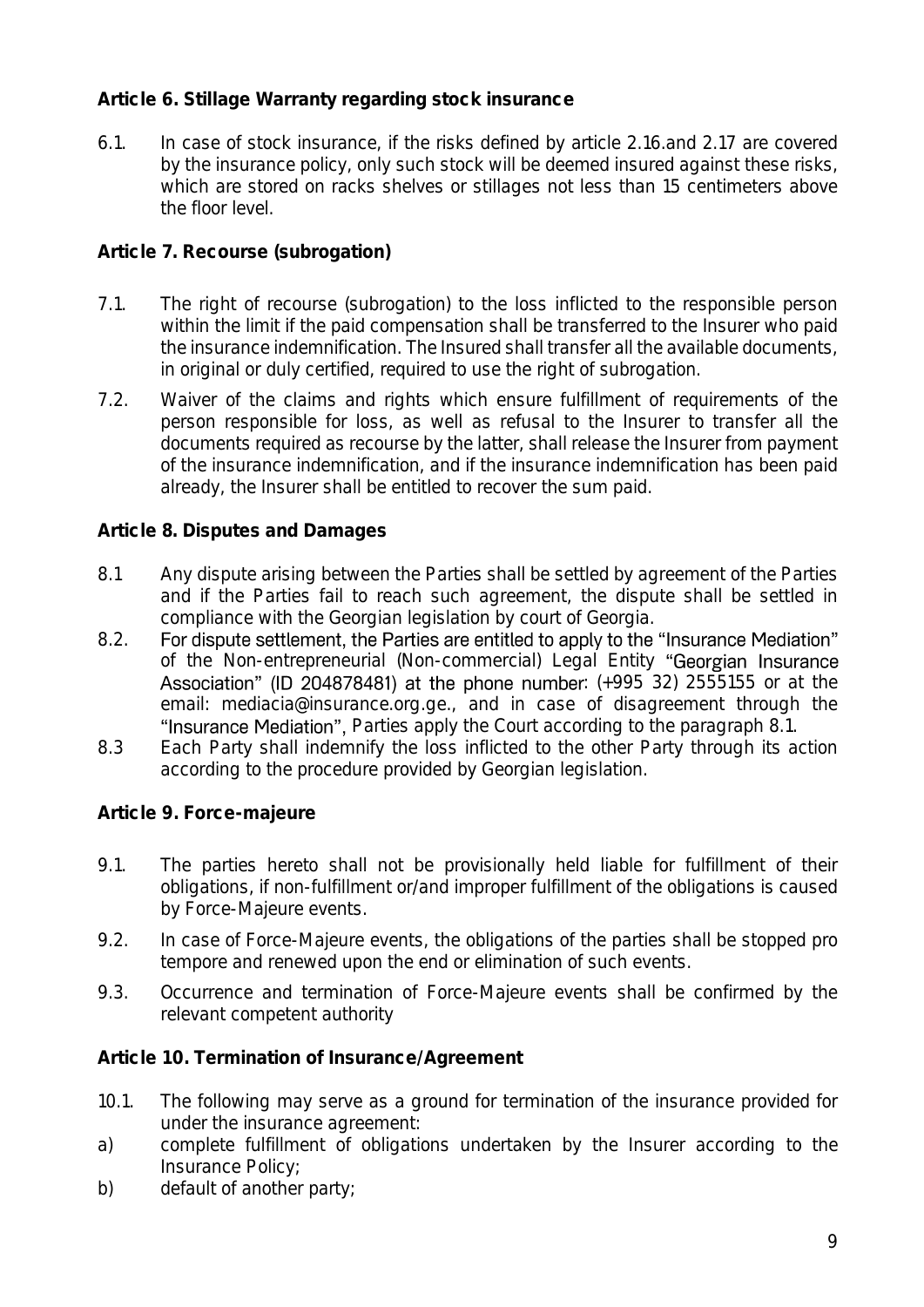- c) expiration of the term provided for under the Policy;<br>d) if the subject of insurance does not exist anymore,
- if the subject of insurance does not exist anymore, except the results provoked by the insurance risk;
- e) if the Insured stops his/her activity according to the procedure established by law;
- f) if the limit of insurance indemnification determined by the sum insured has expired;
- g) if the increase of the insurance risk is caused by the negligent or intentional act of the Insured, its representative or any person acting on behalf of the Insured;
- h) preliminary written agreement of the parties;
- i) other cases provided under the laws of Georgia and/or this terms and conditions.
- 10.2. if the Insurer on its own initiative terminates the Insurance Policy/Insurance before its validity period (except for sub clauses a, c, d, and f of clause 10.1 of the given terms and conditions, when the insurance shall be terminated upon the moment of occurrence of such fact), it shall send a 30-day prior written notice to the Insured to that effect to his/her actual address. In such case the unearned part of the insurance premium shall be paid back to the Insured provided that Insurance Policy was not terminated due to it's fault/guilt and he/she returns the original Insurance Policy within 14 days upon termination thereof and also considering the condition stated under clause 10.4.
- 10.3. if the Insured terminates the Insurance Policy on its own initiative, he/she shall send a 30-day prior written notice to the Insurer's actual address. The Insured shall be paid back the unearned insurance premium upon its written application. Besides, earned insurance premium shall be subject to payment by the Insured. Notwithstanding the aforementioned, condition under clause 10.4. shall be foreseen/taken into consideration in any case.
- 10.4. In case of indemnification of any loss by the Insurer with regard to property/Policy upon the termination of the insurance, the unearned premium with regard to such property/policy shall not be the subject of return, while in case of payment by installments; the unearned premium shall be the subject of full coverage by the Insured.

**Article 11. Miscellaneous Provisions**

- 11.1. Any amendment or supplement to this Agreement shall be valid if made in writing and signed by both the parties. They shall be an integral part of the Agreement.
- 11.2. Should any of the articles/clauses of the Agreement become invalid, it shall in no way invalidate the whole Agreement, if the Agreement should have been concluded anyway without such invalid article/clause.
- 11.3. Any note necessary for implementation of this Agreement shall be made in writing or send via fax, or registered letter to the address of the parties, in case of failure of immediate provision of information to the Insurer about the change to an address/location, any correspondence/notification sent by the Insurer shall be deemed received by the Insured.
- 11.4. Insurance agreement with the undertakings herein shall be applied to assignees, representatives and attorneys of both parties.
- 11.5. By signing insurance policy and application the Insured hereto certifies that this insurance agreement has been made with due diligence and the signatory has the relevant rights therefore. Besides, the Insured certifies that he/she understands and agree given terms and conditions which was available before signing the insurance agreement.